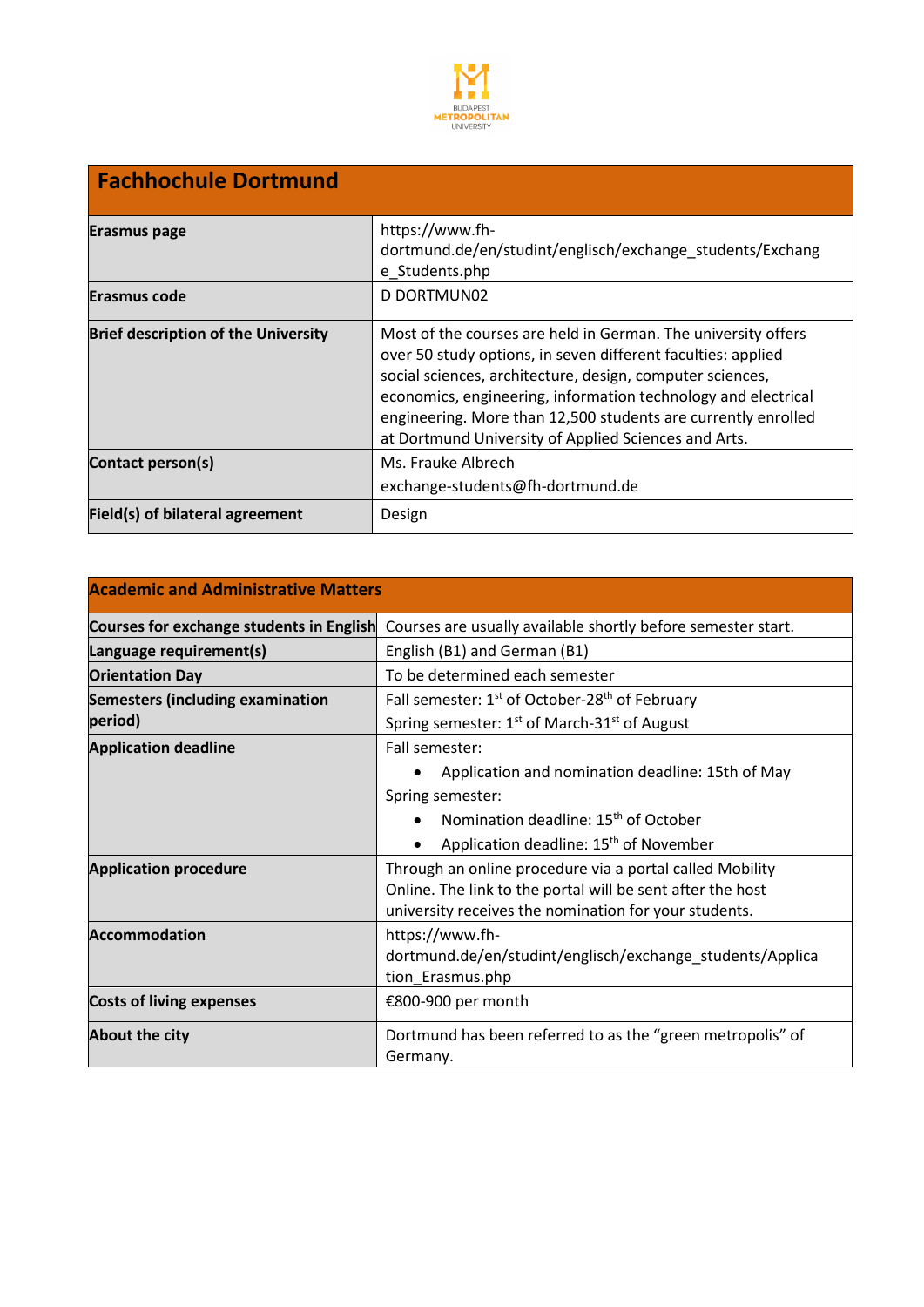## Fachhochschule **Dortmund**

**University of Applied Sciences and Arts** 

| <b>Host institution</b>                                 | Fachhochschule Dortmund, University of Applied Sciences and Arts                                                                                                                                                      |  |
|---------------------------------------------------------|-----------------------------------------------------------------------------------------------------------------------------------------------------------------------------------------------------------------------|--|
| <b>Institution code</b>                                 | D DORTMUN 02                                                                                                                                                                                                          |  |
| <b>EUC No. (For Erasmus</b><br>institutes)              | EUC No. 28737                                                                                                                                                                                                         |  |
|                                                         | <b>International Office</b>                                                                                                                                                                                           |  |
| <b>Contact</b>                                          | <b>Head of International Office</b><br>Gisela Moser, M.A.<br>Tel.: +49-231-9112-345 (Fax: - 795)<br>e-mail: moser@fh-dortmund.de                                                                                      |  |
|                                                         | <b>Institutional Erasmus Coordinator, Bilateral agreements</b><br><b>Outgoing students:</b><br>Dagmar Hösch, Dipl. Betriebswirtin (FH)<br>Tel.: +49-231-9112-217 (Fax: - 795)<br>e-mail: dagmar.hoesch@fh-dortmund.de |  |
|                                                         | Incoming students (Bachelor):<br>Frauke Albrecht, Dipl. Soz. Päd. (FH)<br>Tel.: +49-231-9112-128 (Fax: - 795)<br>e-mail: exchange-students@fh-dortmund.de                                                             |  |
|                                                         | Incoming students (Master):<br>Aleksandra Wojciechowska, M.A.<br>Tel.: +49-231-9112-8130 (Fax: - 795)<br>e-mail: exchange-students@fh-dortmund.de                                                                     |  |
| <b>Address</b>                                          | Fachhochschule Dortmund<br>Dezernat Studierendenservice und Internationales<br><b>International Office</b>                                                                                                            |  |
|                                                         | Sonnenstr. 96<br>44139 Dortmund<br>Germany                                                                                                                                                                            |  |
| <b>Web address</b>                                      | www.fh-dortmund.de/internationaloffice<br>http://www.fh-dortmund.de/exchange_students                                                                                                                                 |  |
| <b>Term/Semester dates</b>                              | September 1st - February 28 <sup>th</sup><br>Winter term:<br>Summer term: March 1 <sup>st</sup> - August 31 <sup>st</sup>                                                                                             |  |
| <b>Lecture periods</b>                                  | 02.10.2017 - 16.02.2018<br>Winter term:<br>Summer term: 03.04.2018 - 27.07.2018                                                                                                                                       |  |
| <b>Application deadline</b>                             | Winter term:<br>May 15<br>Summer term: November 15                                                                                                                                                                    |  |
| <b>Available</b><br>courses/subjects to<br>our students | Design<br>٠<br>Architecture<br><b>Computer Sciences</b><br>٠<br><b>Mechanical Engineering</b><br>$\bullet$                                                                                                            |  |